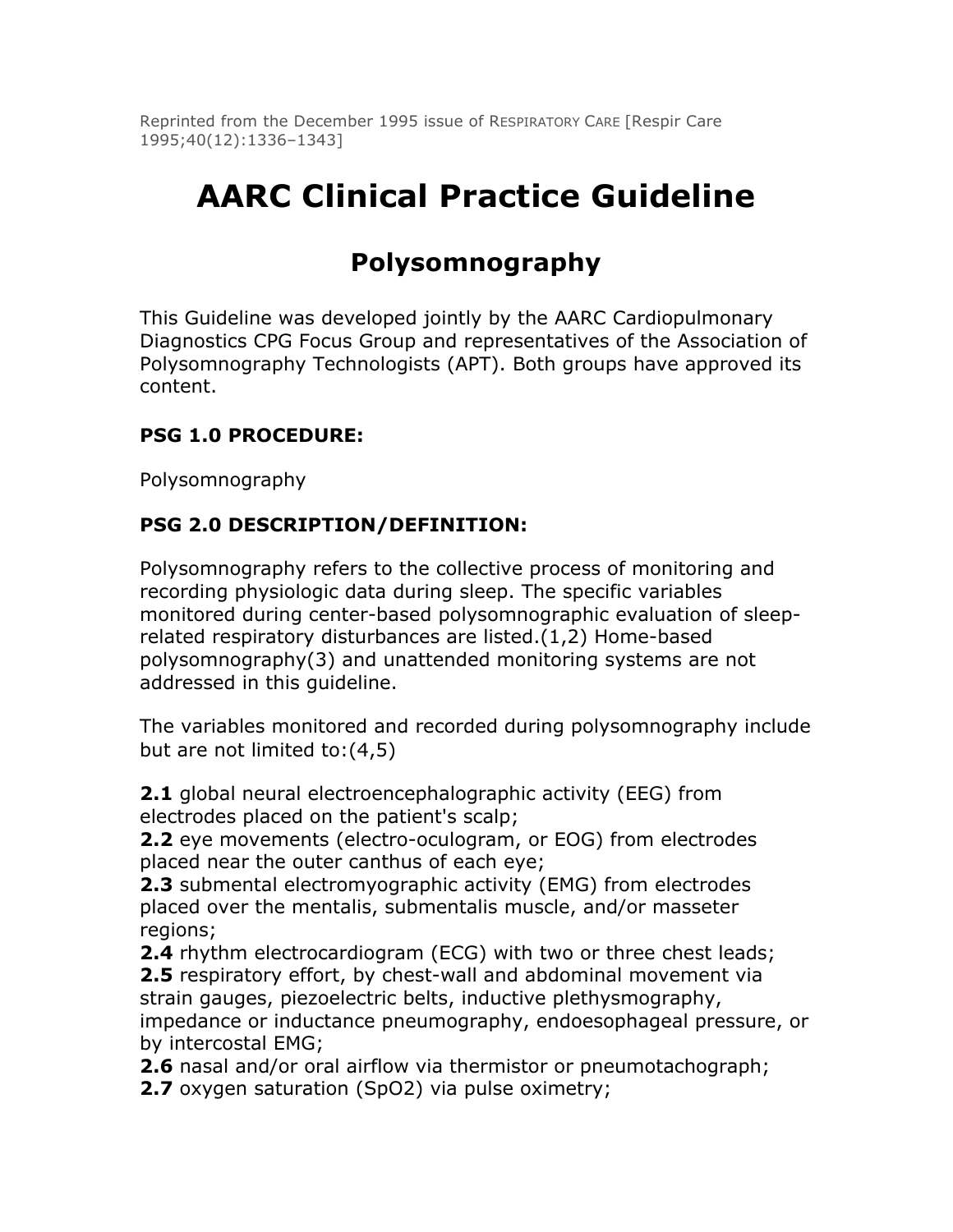**2.8**body position via mercury switches or by direct observation;

**2.9**limb movements (arms and legs) via EMG;(6)

**2.10** recordings of or vibration (frequency and/ or volume) may be recorded;(7)

**2.11** end-tidal CO2, transcutaneous CO2, esophageal pH, penile tumescence, and bipolar EEG are beyond the scope and intent of this guideline.

#### **PSG 3.0 SETTING:**

Center-based polysomnography is performed within specialized hospital sleep laboratories,(1) appropriately equipped hospital rooms, or stand-alone sleep centers, with a qualified technician in constant attendance.(8)

## **PSG 4.0 INDICATIONS:**

Polysomnography *may be* indicated in patients(9-12)

**4.1**with COPD whose awake PaO2 is > 55 torr but whose illness is complicated by pulmonary hypertension, right heart failure, polycythemia, or excessive daytime sleepiness;

**4.2**with restrictive ventilatory impairment secondary to chest-wall and neuromuscular disturbances whose illness is complicated by chronic hypoventilation, polycythemia, pulmonary hypertension, disturbed sleep, morning headaches, or daytime somnolence and fatigue; **4.3**with disturbances in respiratory control whose awake PaCO2 is >

45 torr or whose illness is complicated by pulmonary hypertension, polycythemia, disturbed sleep, morning headaches, or daytime somnolence and fatigue;

**4.4**with nocturnal cyclic brady- or tachyarrhythmias, nocturnal abnormalities of atrioventricular conduction, or ventricular ectopy that appear to increase in frequency during sleep;

**4.5**with excessive daytime sleepiness or insomnia;

**4.6**with snoring associated with observed apneas and/or excessive daytime sleepiness;

**4.7**with other symptoms of sleep-disordered breathing as described in International Classification of Sleep Disorders;(6)

**4.8**with symptoms of sleep disorders described in the International Classification of Sleep Disorders.(6)

## **PSG 5.0 CONTRAINDICATIONS:**

There are no absolute contraindications to polysomnography when indications are clearly established. However, risk-benefit ratios should be assessed if medically unstable inpatients are to be transferred from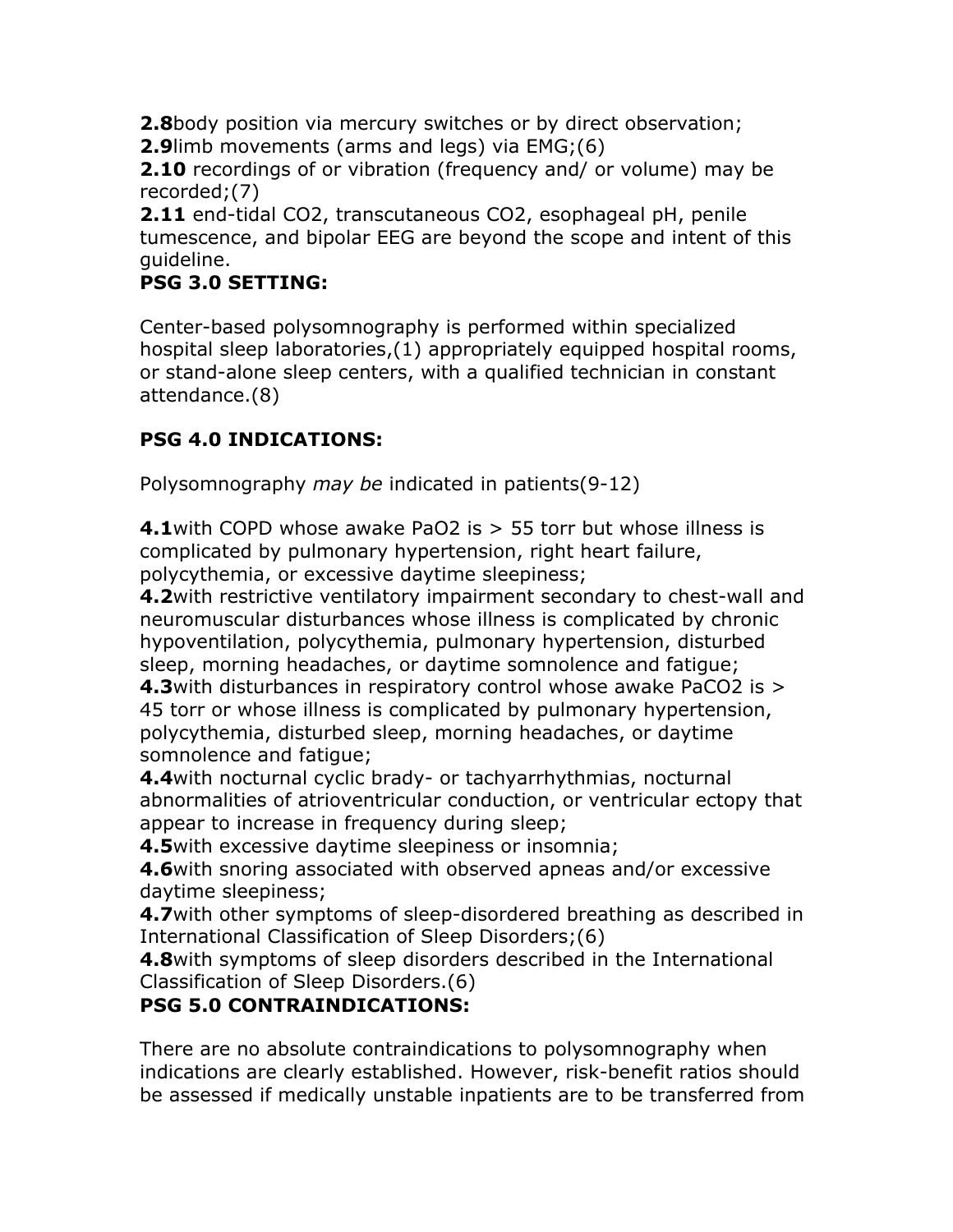the clinical setting to a sleep laboratory for overnight polysomnography.

## **PSG 6.0 PRECAUTIONS/COMPLICATIONS:**

**6.1** Skin irritation may occur as a result of the adhesive used to attach electrodes to the patient.

**6.2** At the conclusion of the study, adhesive remover is used to dissolve adhesive on the patient's skin. Adhesive removers (eg, acetone) should only be used in well-ventilated areas.

**6.3** The integrity of polysomnographic equipment's electrical isolation must be certified by engineering or biomedical personnel qualified to make such assessment.

**6.4** The adhesive used to attach EEG electrodes, (eg, collodion) should not be used to attach electrodes near the patient's eyes and should always be used in well-ventilated areas.

**6.5** Due to the high flammability of collodion and acetone, they should be used with caution, especially in those patients who require supplemental oxygen.

**6.6** Collodion should be used with caution in those patients with reactive airways disease and in small infants.

**6.7** Patients with parasomnias or seizures may be at risk for injury related to movements during sleep. Institution-specific policies and guidelines describing personnel responsibilities and appropriate responses should be developed.

## **PSG 7.0 DEVICE LIMITATIONS/VALIDATION OF RESULTS:**

Due to the nature of the various physiologic variables that are examined during polysomnography, a variety of devices are attached to the patient, and the output of these devices is interfaced with a standard polysomnographic recorder; consequently, the potential exists for several individual device limitations, rather than any one specific limitation to polysomnography.

**7.1** Records of EEG, EOG, and EMG activity. These variables are monitored by gluing or taping, small metal-disk electrodes to the patient.(13) The low impedance limit is 1,000 ohms (1 K), and, in the routine diagnostic polysomnogram recorded at 10-15 mm/s using referential EEG channels, an impedance  $\lt$  or  $=$  10,000 ohms (10 K) is acceptable for all channels.(14-16) Slightly higher impedances are acceptable for limb EMG.(17) However, a maximum impedance of 5,000 ohms (5 K) is recommended for bipolar EEG channels frequently used in extended polysomnography montages when seizure activity is suspected.(18) Limitations associated with EEG, EOG, and EMG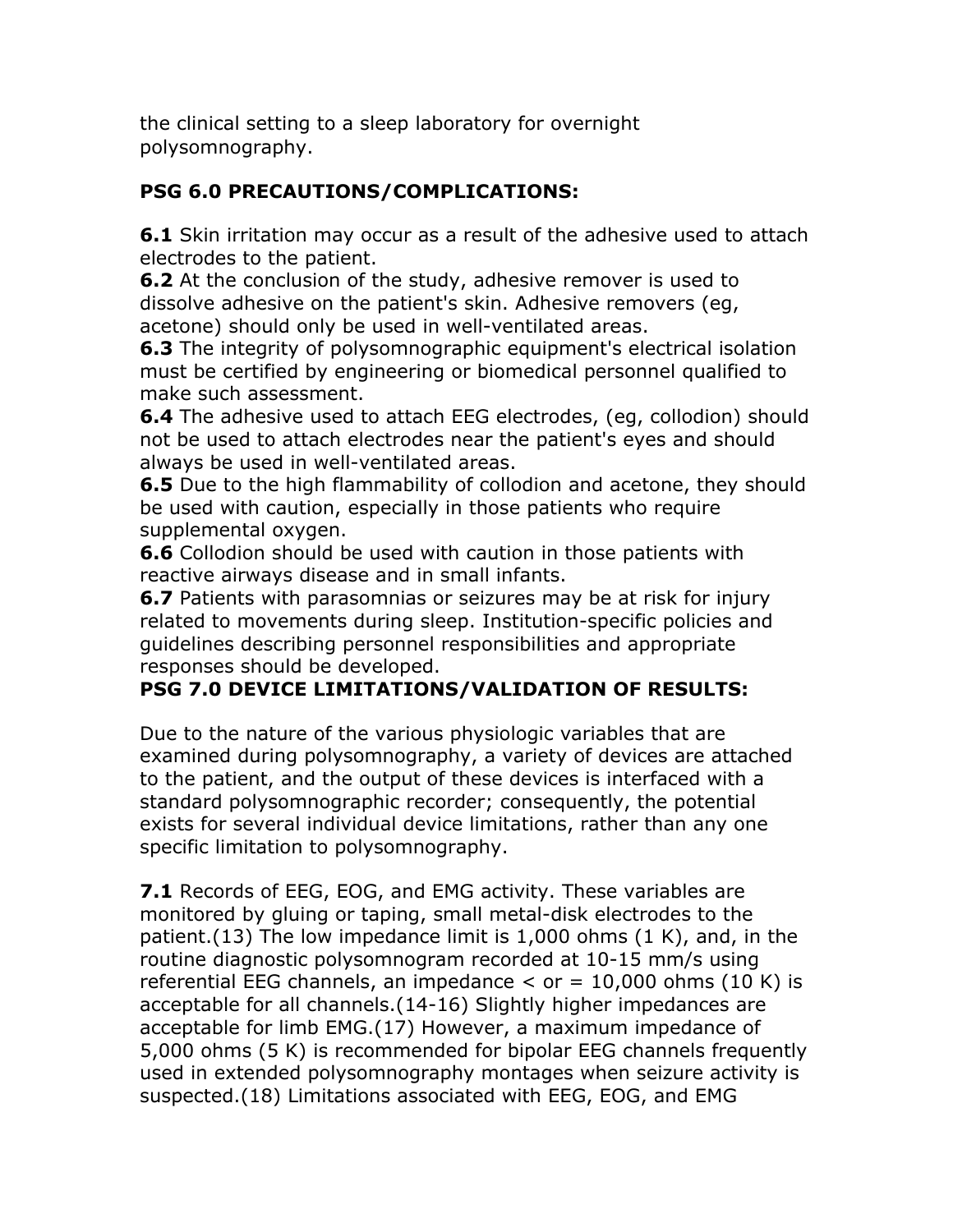monitoring include:

**7.1.1** displacement of the electrode from the subject's skin causes a reduction, or complete loss, of the signal;

**7.1.2** failure to properly prepare the skin or drying of the transduction gel inside of the electrode obscures the signal's characteristics;

**7.1.3** artifactual signals can obscure actual physiologic signals;

**7.1.4** environmental electrical noise can obscure actual physiologic signals.

**7.2** Record of ECG activity. Rhythm ECGs are typically obtained by using two of the described EEG electrodes. Recording a modified Lead-II (right shoulder and left leg) or precordial lead (MCL) is sufficient. Limitations associated with rhythm ECGs obtained during polysomnography include:

**7.2.1** The recording paper speed used during polysomnography may be slower than that used by cardiac monitors and recorders. This or improper filtering techniques may obscure P-wave or QRS-complex wave morphology.(5)

**7.2.2** Other limitations can be the same as described in Section 7.1. **7.3** Record of chest-wall and abdominal movement. A variety of devices exist for measuring chest-wall and abdominal movement including mercury strain gauges, piezoelectric belts, inductance, and impedance pneumography.(1)

**7.3.1** Mercury strain gauges are placed on or around the chest or abdomen. Limitations of strain gauges include:(19)

**7.3.1.1** The quality and interpretability of the respiratory signal is affected 1) if the gauge slips from its original position and 2) if the patient changes position.

**7.3.1.2** Calibration of strain gauges is difficult; consequently, the displayed data are more qualitative than quantitative.

**7.3.1.3** The mercury in the Silastic tubing can develop bubbles that can affect signal integrity.

**7.3.2** Piezoelectric belts are placed around the chest and/or abdomen. Limitations of piezoelectric belts include:

**7.3.2.1** The quality and interpretability of the respiratory signal is affected if belts slip out of their original position.

**7.3.2.2** Belts are generally not calibrated; consequently, the displayed data are more qualitative than quantitative.

**7.3.3**Inductance plethysmography is accomplished by placing elastic belts around the abdomen and chest of the patient. Limitations of inductance plethysmography include:(20)

**7.3.3.1** The slipping of a belt from its original position affects the calibration, and, consequently, the quality and interpretability of the respiratory signal.

**7.3.3.2** Calibration of inductance plethysmography is difficult in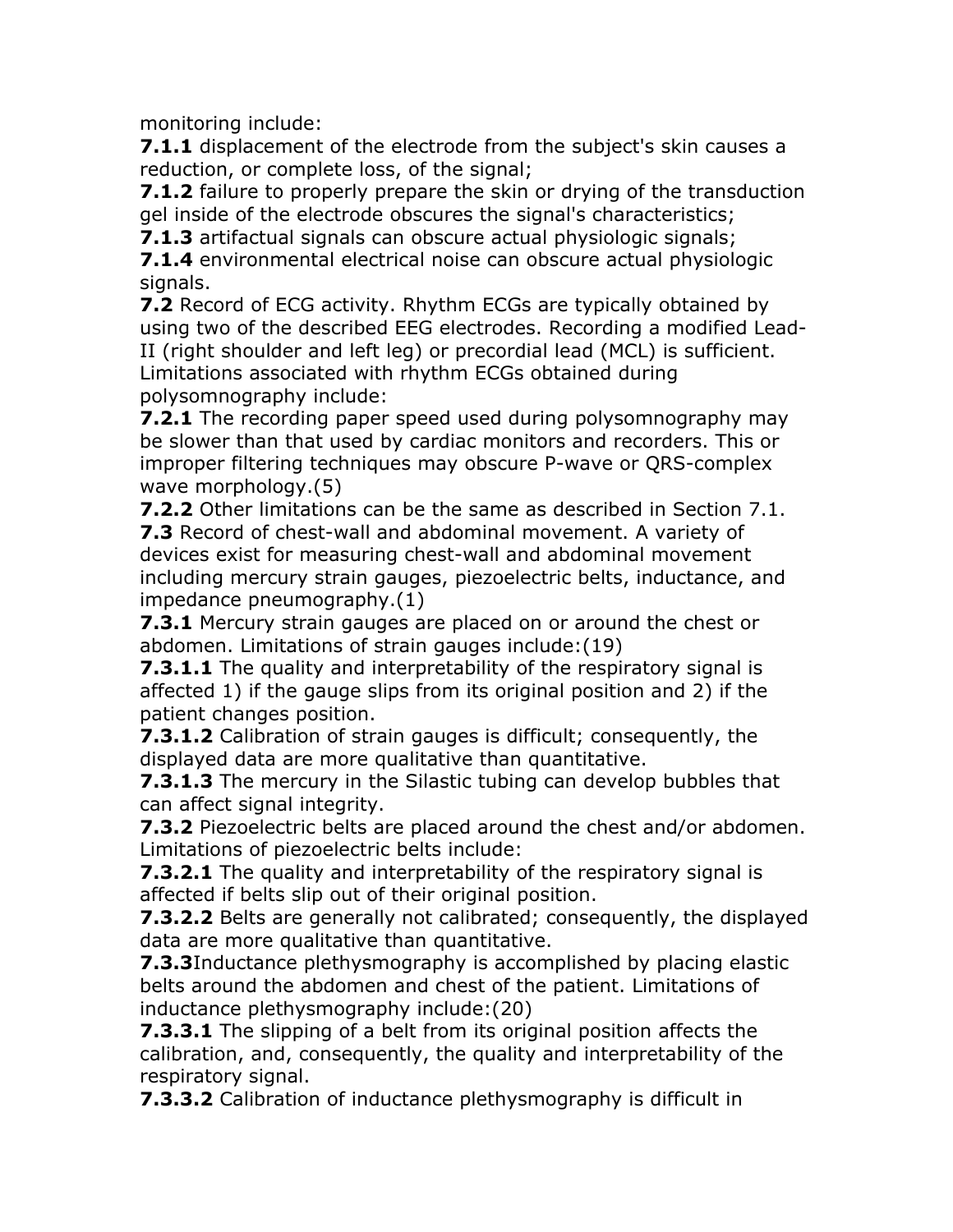morbidly obese people, and, consequently, the data are more qualitative than quantitative.

**7.3.3.3** The thin wires on the surface of inductance plethysmography belts are easily broken with a consequent loss of the monitored signal.

**7.3.4** Impedance pneumography uses 2 or 3 electrodes attached to the patient in a configuration similar to that of a 3-lead ECG.

Limitations of impedance pneumography include:(21)

**7.3.4.1** The technique provides only a qualitative indication of chestwall movement. There is no direct relationship to the volume of air within the chest.

**7.3.4.2** Because impedance pneumography displays only global chestwall movement, obstructive apneic events cannot be clearly differentiated from central or mixed apneic events in the absence of airflow measures.

**7.3.4.3** No standards exist for the frequency response, precision, and reliability of signal reproductions that represent changes in thoracic impedance.

**7.3.4.4** Signal degradation can occur with changes in body position. **7.3.4.5** Impedance pneumography is susceptible to cardiogenic artifact.

**7.4** Record of intercostal muscle activity. Intercostal EMG is monitored by gluing or taping small metal-disk electrodes to the patient's intercostal spaces. When these electrodes are placed near the insertion of the diaphragm, they can monitor EMG activity from both the diaphragm and intercostal muscles. Limitations of intercostal EMG recording are the same as those listed in Section 7.1.

**7.5** Record of esophageal pressure changes:

**7.5.1** Esophageal pressures are monitored via esophageal balloons or liquid-filled catheters, which are attached to pressure transducers and signal amplifiers. Esophageal balloons are inflated with air or liquid, whereas liquid-filled catheters are filled with water or saline. They are inserted into the nares, through the nasopharynx, and into the esophagus to monitor changes in intrathoracic pressures occurring with inspiration and expiration.(22)

**7.5.2** An esophageal balloon consists of a catheter attached to an airfilled balloon, which is inserted into the esophagus. Problems with esophageal balloons include:

**7.5.2.1** inadvertent tracheal intubation;

**7.5.2.2** nasal trauma or irritation;

**7.5.2.3** inadequate filling rendering the pressure measurements inaccurate;

**7.5.2.4** patient discomfort to a degree sufficient to alter sleep staging; **7.5.2.5** patient movement's altering the position of the catheter, and, thereby affecting the accuracy of the pressure measurements.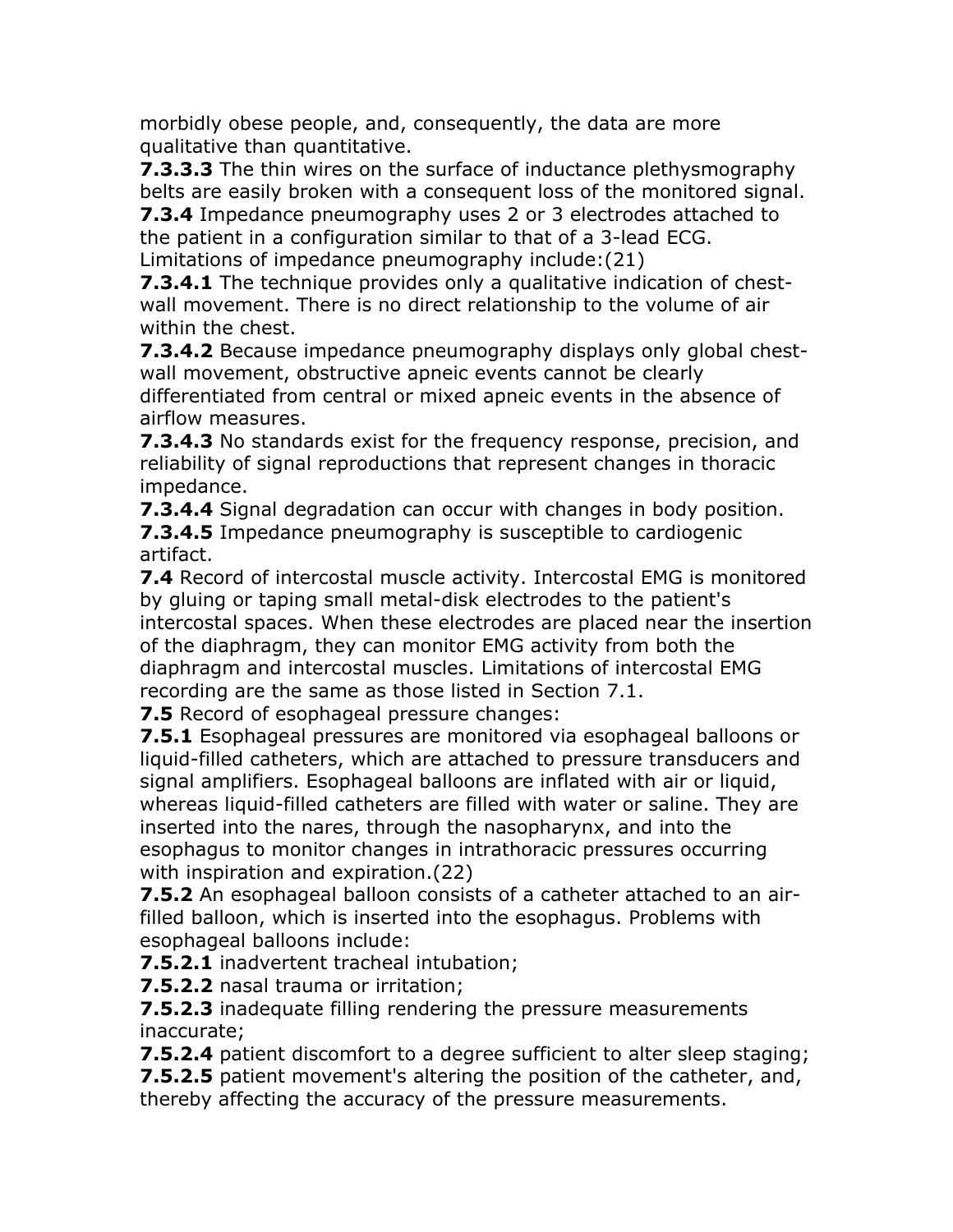**7.5.3** Liquid-filled catheters are similar to esophageal balloons. Limitations include:

**7.5.3.1** air bubbles in the tubing can alter the characteristics of the pressure transmission through the tubing and cause the pressure readings to be inaccurate;

**7.5.3.2** inadvertent tracheal intubation can give rise to irritation or aspiration of a catheter's contents into the lungs;

**7.5.3.3** patient movement can alter the position of the catheter, thereby affecting the accuracy of the pressure measurements.

**7.6** Record of airflow

**7.6.1** Thermistors and thermocouples can provide information about the presence or absence of airflow based on temperature differences between inhaled and exhaled air. The devices incorporate small wiry sensors that can be taped below the patient's nostril and next to the mouth. Limitations include:(23)

**7.6.1.1** the devices cannot be calibrated and, therefore, provide only qualitative information;

**7.6.1.2** the collection of moisture on a sensor can affect its ability to detect temperature changes and affect signal integrity;

**7.6.1.3** dislodgment from the subject results in partial or complete loss of the signal.

**7.6.2** Pneumotachometers/pneumotachographs: Pneumotachography is used when quantitation of airflow and volume are necessary. Limitations of pneumotachography include:(24)

**7.6.2.1** The patient's nose and mouth must be securely covered (leak free) by a face mask with the pneumotachometer attached to it;

**7.6.2.2** The pneumotachometer and face mask are obtrusive and cumbersome and may not be tolerated by the patient and, therefore, may not be suitable for routine polysomnography;

**7.6.2.3** Pneumotachography requires calibration at different air flows, and the amplifiers need to be calibrated frequently to ensure linearity.

**7.6.3**Recording of tracheal sounds audible via microphone is inexpensive and can be used to quantitate snoring.(7)

**7.7**Recording of oxygen saturation (SpO2). Pulse oximetry transmits two wavelengths of light through a pulsatile vascular bed to measure arterial oxygen saturation. Many factors can affect device accuracy and these have been well described.(25-29) With respect to polysomnography, limitations of pulse oximetry include:

**7.7.1** During apneic events, the pulse oximeter may alarm and awaken the patient. Therefore, during polysomnography, it is important that the audible low-oxygen-saturation alarm be disabled. Alarms should be disabled only if a qualified technician is in constant attendance, monitoring the physiologic signals, and able to intervene if clinically indicated.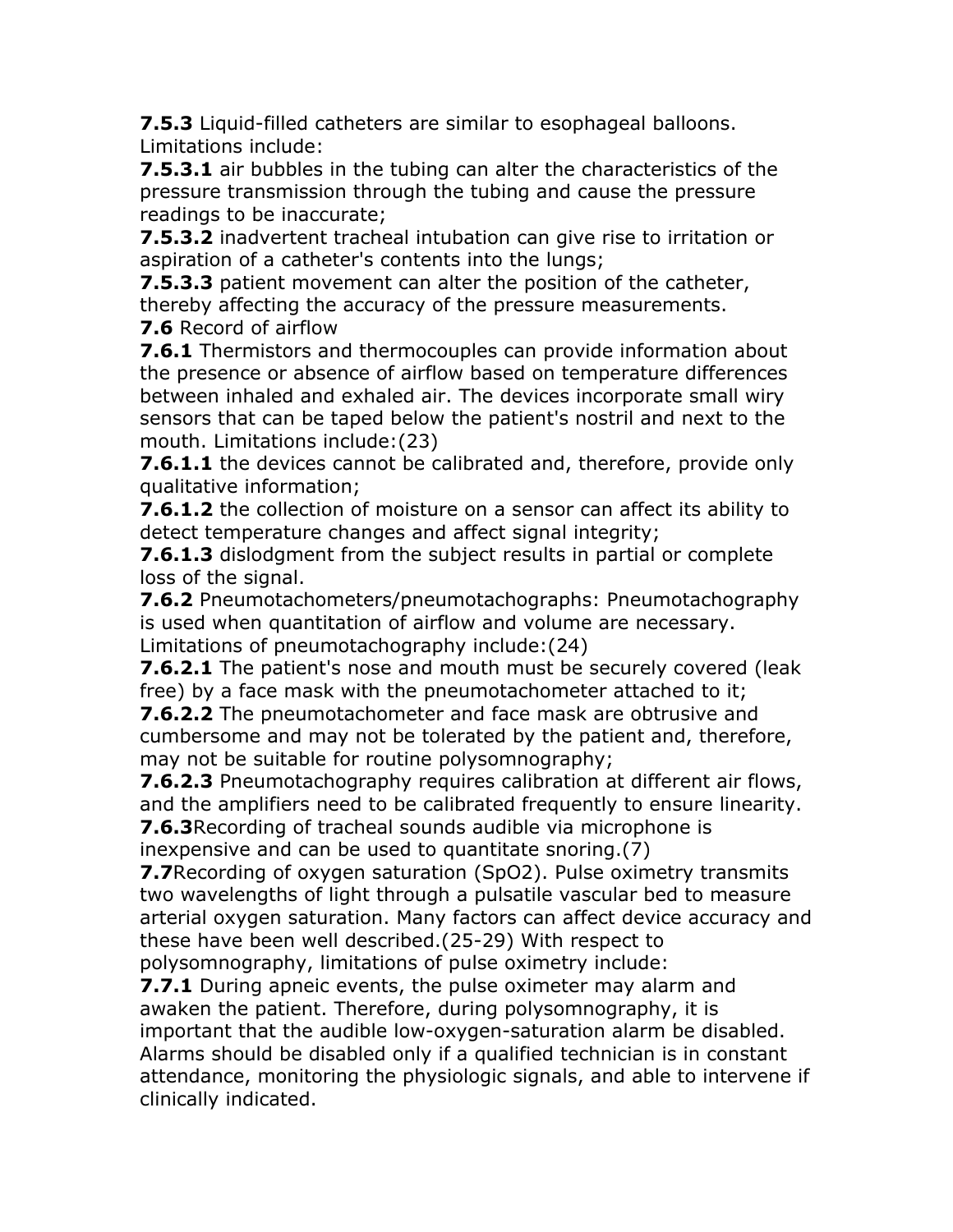**7.7.2** Not all pulse oximeters have an analog output that can be interfaced with the polygraph recorder.

**7.7.3** Pulse oximetry does not reflect total gas exchange (cannot detect changes in PaCO2).

**7.7.4** The polygraph amplifier requires calibration to ensure that the oximeter recording is linear and displayed within institutional requirements (ie, each drop in SpO2 causes a 1-mm pen deflection). **7.7.5** Lengthy signal averaging in some older pulse oximeters may produce imprecise values during acute events such as apnea.(29) **PSG 8.0 ASSESSMENT OF NEED:**

In those patients who are suspected of sleep-related respiratory disturbances, periodic-limb-movement disorder, or other sleep disorders described within The International Classification of Sleep Disorders, Diagnostic and Coding Manual.(6) polysomnography is used to assess and quantify the presence and severity of such disturbances and their effect on oxygenation, cardiac status, and sleep continuity.

# **PSG 9.0 ASSESSMENT OF TEST QUALITY:**

**9.1** With respect to sleep-related respiratory disturbances, polysomnography should either confirm or eliminate a diagnosis. **9.2** Documentation of findings, suggested therapeutic intervention, and/or other clinical decisions resulting from polysomnography should be noted in the patient's chart.

**9.3** Each laboratory should devise and implement indicators of quality assurance with respect to equipment calibration and maintenance, patient preparation and monitoring, scoring methodology, and intertechnician scoring variances.

# **PSG 10.0 RESOURCES:**

# **10.1** Equipment:

**10.1.1** A polygraph recorder capable of recording a minimum of 10 channels of high-frequency physiologic data. The data should be recorded on strip-chart paper, in ink (or by inkless pens writing on heat-sensitive paper) at a paper speeds from 10-30 mm/s. The polygraph may also be interfaced with an analog or digital storage device (cassette tape, optical disk) that has the ability to store and to print all raw data collected during the study.(30) The polygraph should be equipped with both alternating (AC) and direct-current (DC) bioamplifiers, with user-selectable electrical filters and sensitivities. **10.1.2** To record EEG and EOG, the polysomnographic recorder should have the sensitivity to give a pen deflection of 5.0-10.0 mm for a 50 microvolt signal. A calibration signal of 50 microvolt/cm is most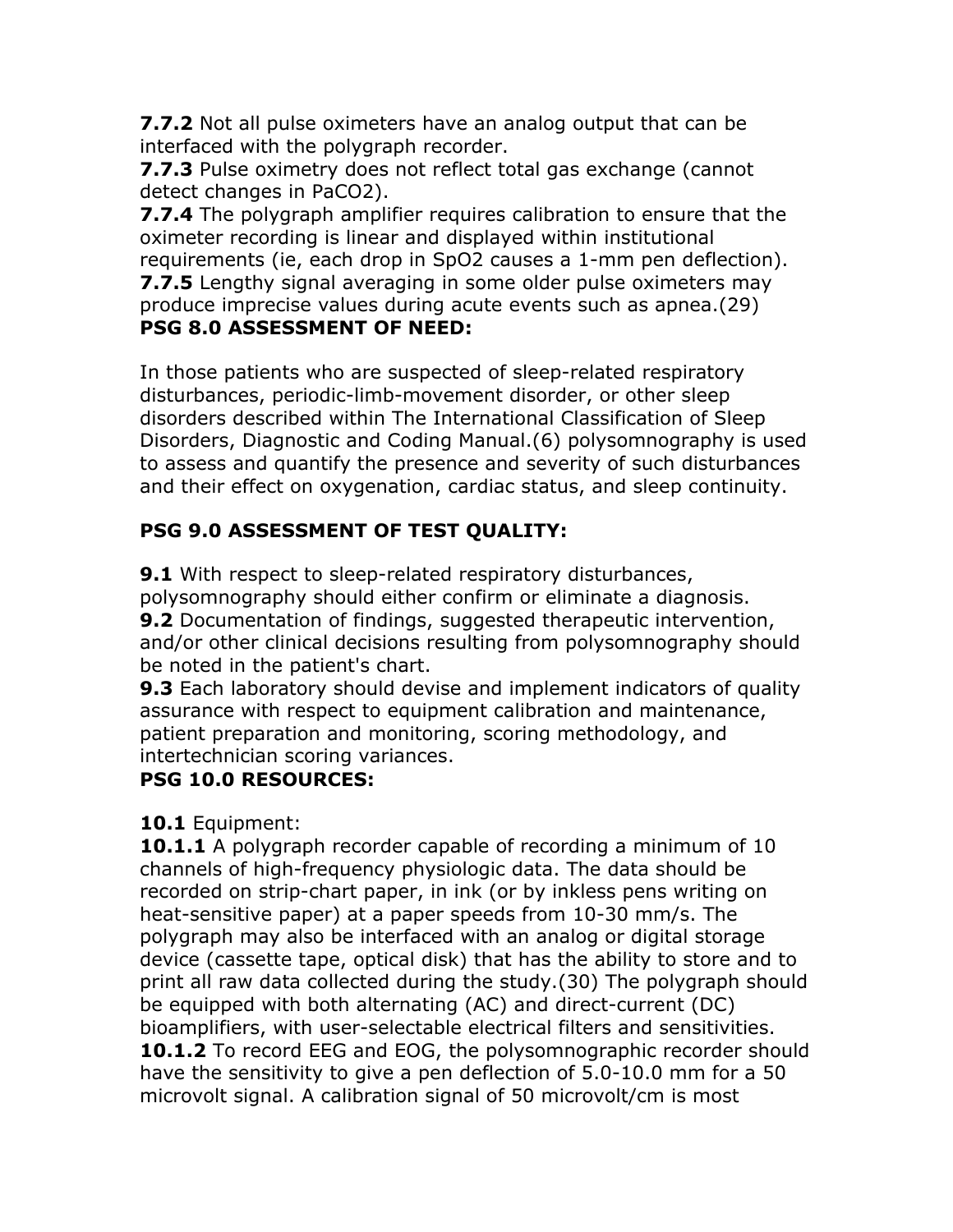common. It is essential that the recorder be calibrated prior to the study because changes in signal amplitude are one criterion for scoring the study.(13)

**10.1.3** When recording EMGs, a pen deflection of 2 microvolt/mm is common; however, the absolute magnitude of the amplitude is irrelevant. Rather, the emphasis is placed upon relative changes in the EMG amplitude.(13)

**10.1.4** EEG and EOG signals are amplified with an AC amplifier. The high-frequency-filter setting should be  $>$  or  $=$  30-35 Hz with a lowfrequency-filter setting of  $\langle$  or = 0.3 Hz.(13)

**10.1.5** The EMG signal is also amplified with an AC amplifier. A highfrequency-filter setting of 70-120 Hz and a low-frequency-filter setting  $>$  or = 5 Hz are suggested.(13)

**10.1.6** To record the rhythm ECGs, two additional EEG electrodes are configured for Leads I, II, III, or MCL. No particular emphasis need be placed on signal amplitude provided the signal is large enough to be discernible.

**10.1.7** Output from respiratory effort and airflow-sensing devices and oxygen-saturation data are directed to the recorder and displayed with the other data.

**10.1.8** Body position may be determined with mercury switches, with output signal directed to the recorder and displayed with the other data. If body position is monitored by direct observation, the patient's position should be noted at the beginning of the recording and whenever changes in position occur.

**10.2** Personnel qualifications:

Level-I personnel are designated as those with at least a high school education but without formal credentialing in polysomnographic technology and with no professional credentialing or licensing. Level-I personnel can be described as those who meet minimal job requirements and have received on-the-job polysomnographic training. Both Level-I and Level-II personnel should work under the direction of a physician specifically trained in the diagnosis and treatment of sleep disorders. Any personnel responsible for observing the patient should hold a current course-completion care in cardiopulmonary resuscitation (CPR) at, at least, the basic life support (BCLS) level and be competent to perform cardiac defibrillation.(31)

**10.2.1** Level-I personnel:

**10.2.1.1** may perform polysomnography;

**10.2.1.2** need to be proficient in patient preparation, sensor application, and operation of the polysomnograph;(2)

**10.2.1.3** should be familiar with operating principles and basic troubleshooting of the equipment listed in Section 7.0.

**10.2.1.4** have an appreciation for the scoring and interpretation of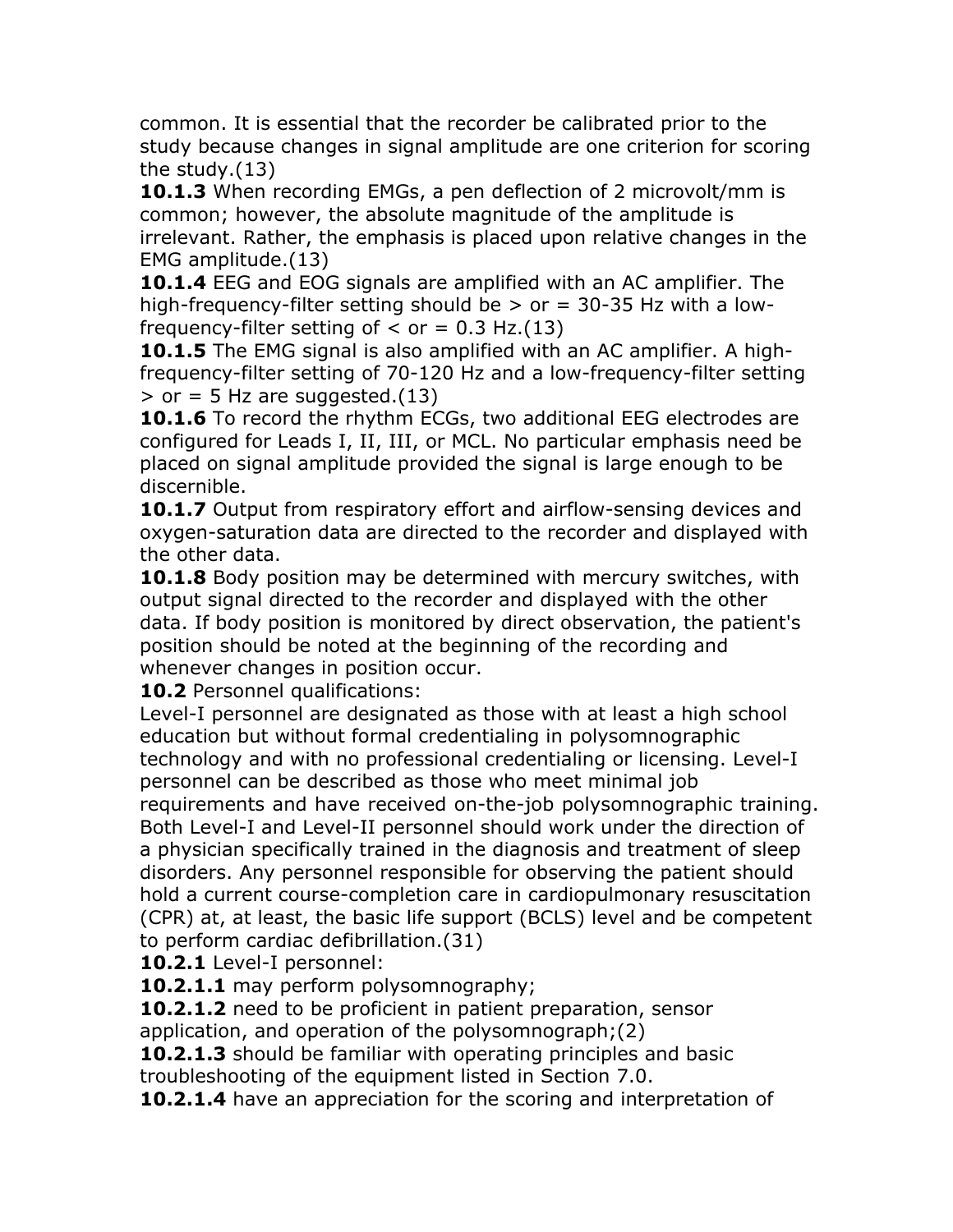polysomnograms and their use in the diagnosis of patients with sleep disorders;

**10.2.1.5** have effective patient assessment and communication skills relative to recognizing and reporting adverse patient conditions (ie, a decline in the patient's clinical condition).

**10.2.2** Level-II personnel

**10.2.2.1** should have the knowledge and demonstrated ability to perform Level-I responsibilities,*and*

**10.2.2.2** should be either credentialed or licensed as a Registered Polysomnographic Technician (RPSGT), a Registered

Electroencephalographic Technologist (REEGT), Respiratory Care Practitioners (CRTT or RRT), or a Registered Nurse (RN);

**10.2.2.3** must demonstrate the ability to score polysomnographic recordings and have an understanding of interpretative methods.

**10.2.2.4** should have documented ability to recognize the patterns of polysomnographic variables as they are monitored and recorded enabling the practitioner to differentiate among technical difficulties and occult pathophysiology during polysomnography;

**10.2.2.5** should display a proficiency in interpreting respiratory variables affected by initiation of continuous positive or bi-level positive airway pressure or nocturnal ventilatory support and should demonstrate knowledge of normative ranges for such variables as those measured during the monitoring of arterial blood gas, end-tidal CO2, oxygen saturation, respiratory movement, and airflow;(32) **10.2.2.6** should be able to initiate and titrate supportive therapy for sleep-related respiratory disorders;(32)

**10.2.2.7** should be able to assess the patient's response to therapy; **10.2.2.8** should be able to recommend modifications to prescribed therapy, as appropriate;

**10.2.2.9** should be familiar with operating principles, interface techniques, data acquisition, scoring, and reporting for other than cardiopulmonary-based studies, such as penile tumescence and seizure disorders.

# **PSG 11.0 MONITORING:**

11.1 During polysomnography, the patient variables to be monitored are those listed in Section 2.2. Intervention is required if the physiologic signals are lost due to problems with instrumentation or become obscured by artifact.

**11.2** Infrared or low-light videocameras and recording equipment should permit visualization of the patient, by the technician, throughout the procedure.(30)

**11.3** Patients undergoing polysomnography are being evaluated for the presence of a chronic disease; therefore, their clinical status is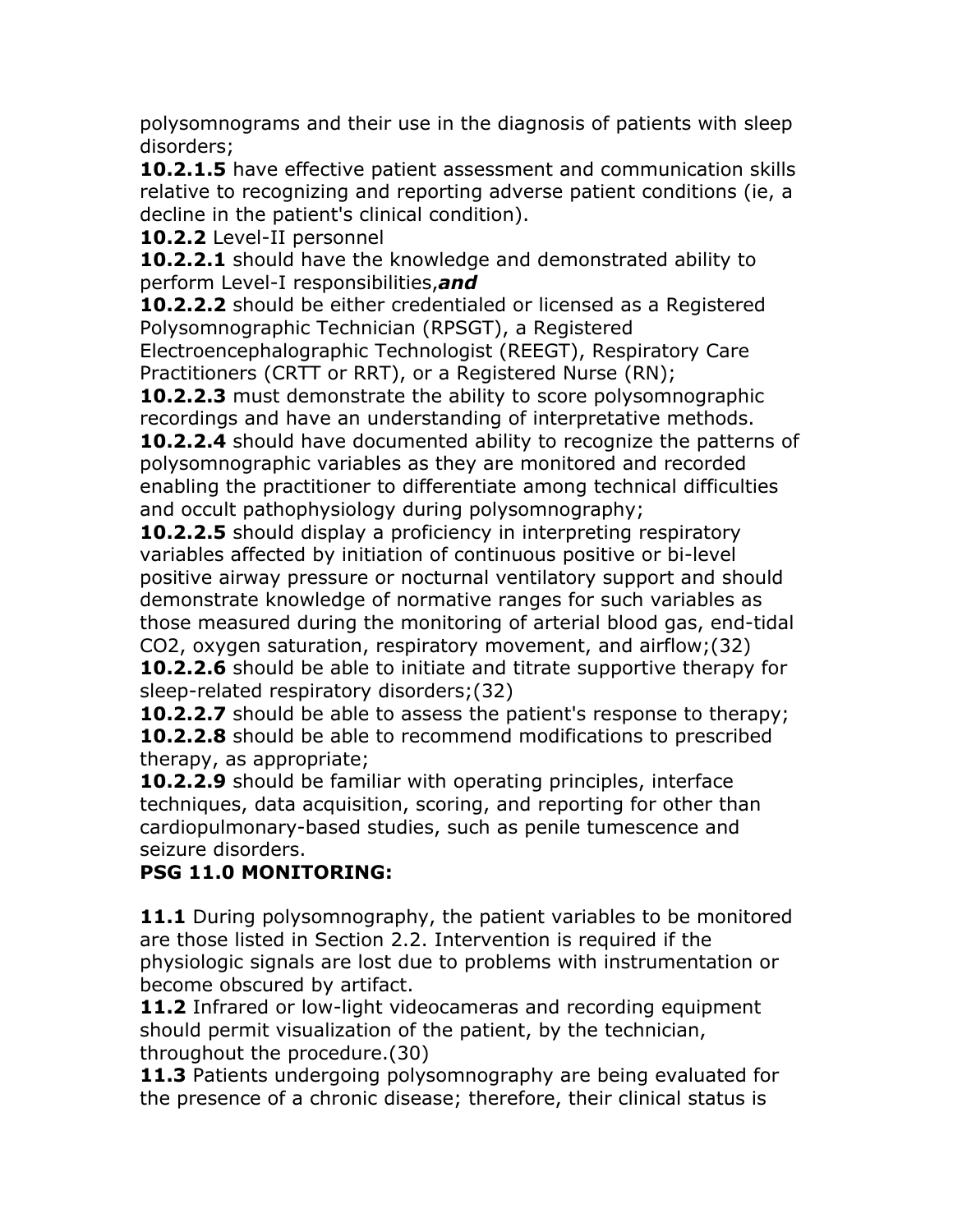unlikely to deteriorate acutely. However, the center-based polysomnographic studies described in this guideline require the presence of a technician throughout the study. Therefore, the technician should intervene if an acute change in physiologic status occurs and communicate these changes to appropriate medical personnel.

# **PSG 12.0 FREQUENCY:**

**12.1** A second polysomnographic study may be indicated

**12.1.1** if the first study is technically inadequate due to equipment failure;

**12.1.2** if the subject could not sleep or slept for an insufficient amount of time to allow a clinical diagnosis;

**12.1.3** if initiation of therapy or confirmation of the efficacy of prescribed therapy is needed.

# **PSG 13.0 INFECTION CONTROL:**

Practitioners should exercise Universal Precautions and precautions for prevention of the spread of tuberculosis as appropriate.(33,34)

13.1 Nondisposable patient use items (eg, pneumotachometers, face masks, electrodes) should undergo cleaning and sterilization procedures as recommended by the manufacturer. If sterilization is not feasible, then high-level disinfection is warranted.

**13.2** The syringe and flat-tipped needle used to inject transduction gel into the EEG, EOG, and EMG electrodes should be discarded after use. **13.3** With respect to body-position sensors, inductance and impedance pneumography, abdominal or thoracic strain gauges, or piezoelectric belts, no special precautions are generally required. Gas sterilization may be used if the sensors or belts become contaminated with body fluids.

**13.4** Some thermistors are equipped with disposable sensors. If nondisposable sensors are used, they should be cleaned and subjected to high-level disinfection after use.

## *Cardiopulmonary Diagnostics Focus Group*

*Kevin Shrake MA RRT,* Chairman, Springfield IL *Pam Minkley RRT RPSGT*(Special Consultant representing the Association of Polysomnography Technologists), Lansing MI *Sue Blonshine RRT RPFT BS,* Lansing MI *Robert A Brown BS RRT RPFT,* Madison WI *Michael J Decker CRTT,* Cleveland OH *Gregg L Ruppel MEd RRT,* St Louis MO *Jack Wanger MBA RRT RPFT,* Denver CO

## **REFERENCES**

1. Indications and Standards for Cardiopulmonary Sleep Studies.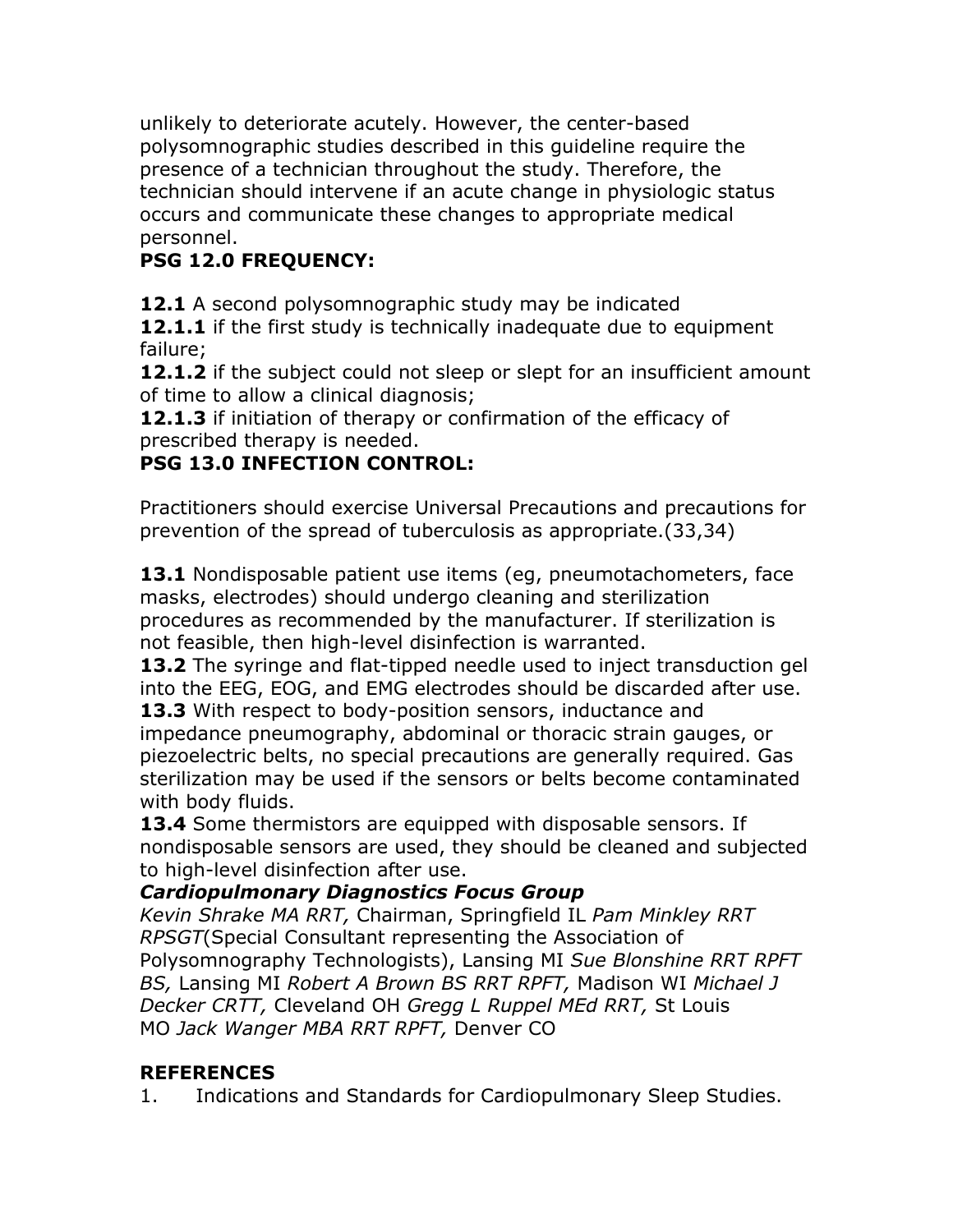American Thoracic Society consensus statement. Am Rev Respir Dis 1989; 139:559-568.

- 2. Decker MJ, Smith B, Strohl KP. Center-based vs patient-based diagnosis and therapy of sleep-related respiratory disorders and the role of the respiratory care practitioner. Respir Care 1994 39(4);390-396.
- 3. Smith JR. Transferring EEG polysomnography technology to the home environment. In: Miles LE, Broughton RJ (eds) Medical monitoring in the home and work environment. New York: Raven Press;1990:217-229.
- 4. American Electroencephalographic Society. Guideline fifteen: guidelines for polygraphic assessment of sleep-related disorders (polysomnography). J Clin Neurophysiol 1994;11(1):116-124.
- 5. Martin RJ, Block AJ, Cohn MA. Indications and standards for cardiopulmonary sleep studies. Sleep 1985;8 (4):371-379.
- 6. American Sleep Disorders Association. The International Classification of Sleep Disorders, Diagnostic and Coding Manual. ASDA 1990.
- 7. Parisi R, Santiago T. Respiration and respiratory function: techniques of recording and evaluation. In: Sleep disorders medicine: basic science, technical considerations, and clinical aspects (Chapter 9), S Chokroverty, editor. Boston: Butterworth-Heinemann 1994.
- 8. ASDA Standards of Practice. Portable recording in the assessment of obstructive sleep apnea. Ferber R, Millman R, Coppola M, Fleetham J, Murray CF, Iber C, et al. Sleep 1994;17(4):378-392.
- 9. Strohl KP, Cherniack NL, Gothe B. Physiologic basis of therapy for sleep apnea. Am Rev Respir Dis 1986; 134:791-802.
- 10. Fletcher EC, Donner CF, Midgren B, Zielinski J, Levi-Valensi P, Braghiroli A, et al. Survival in COPD patients with a daytime PaO2 > 60 mm Hg with and without nocturnal hemoglobin desaturation. Chest 1992;101(3):649-655.
- 11. Strohl KP, Chester CS. Polysomnography for breathing disorders in sleep. In: Nochomovitz ML, Cherniack NS (eds) Noninvasive respiratory monitoring. Churchill Livingstone Inc NY, 1986:153- 166.
- 12. Sullivan CE, Issa FG, Bruderer J, McCauley V, Bye PT, Grunstein R, Costas L. Treatment of cardiorespiratory disturbances during sleep. Interdiscipl Topic Geronto 1987;22:47-67.
- 13. Carskadon MA, Rechtschaffen A. Monitoring and staging human sleep. In: MH Kryger, T Roth, WC Dement (eds) Principles and practice of sleep medicine. Philadelphia: WB Saunders, 1989:665-668.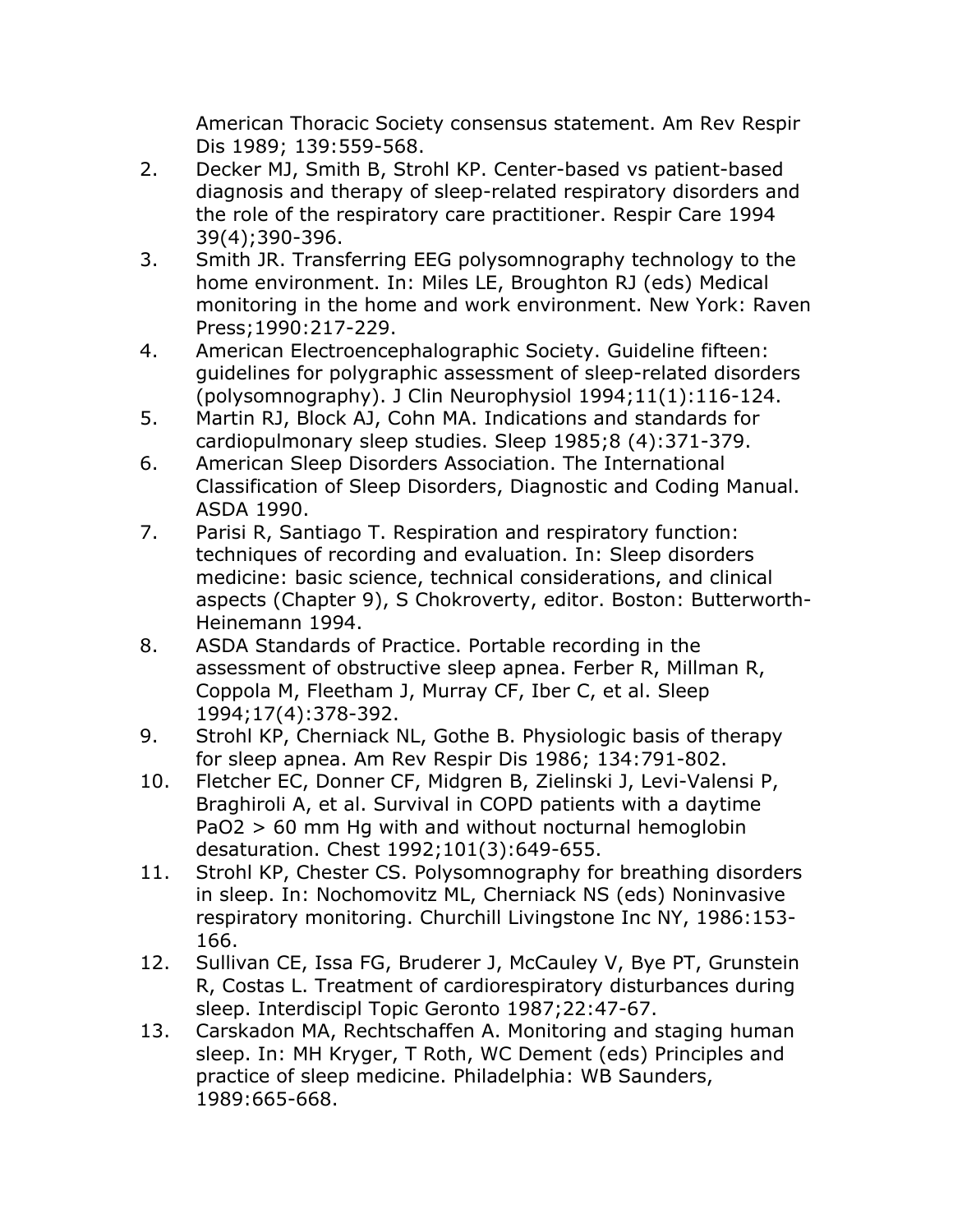- 14. Kennan S. Polysomnographic techniques: an overview. In: Sleep disorders medicine: basic science, technical considerations, and clinical aspects (Chapter 6), S Chokroverty, editor. Boston: Butterworth-Heinemann 1994:82.
- 15. Walczak T, Chokroverty S. Electroencephalography, electromyography, and electrocardiography: general principles and basic technology. In: Sleep disorders medicine: basic science, technical considerations, and clinical aspects (Chapter 7), S Chokroverty, editor. Boston: Butterworth-Heinemann 1994:97.
- 16. Grass Model 8 Instruction Manual. Part II--theory and application. Grass Instrument Co, Quincy MA, October 1973.
- 17. The Atlas Task Force. Recording and scoring leg movements. Sleep 1993, 16(8):748-759.
- 18. Tyner FS, Knott JR, Mayer WB Jr. Chapter 10:131. In: Fundamentals of EEG technology, Vol 1: basic concepts and methods. New York: Raven Press.
- 19. Kryger MH. Monitoring respiratory and cardiac function. In: MH Kryger, T Roth, WC Dement (eds) Principles and practice of sleep medicine. Philadelphia: WB Saunders 1994:984-1007.
- 20. Ancoli-Israel S. Evaluating sleep with the portable modified Medilog/Respitrace system. In: Miles LE, Broughton RJ (eds) Medical monitoring in the home and work environment. New York: Raven Press 1990:275-294.
- 21. Blunt JY. Impedance pneumography. In: Spacelabs Biophysical Measurement Series, Respiration. Redmond, Washington: Spacelabs Inc 1992:107-126.
- 22. Simons JH, Giacomini A, Guilleminault C. Routine use of a waterfilled catheter for measuring respiration during NPSG studies: an overview of the procedures and clinical utility. Sleep Research 22:1993.
- 23. Arguin LJ, Hall EP. Signal processing and data display. In: Kacmarek RM, Hess D, Stoller JK (eds) Monitoring in respiratory care. St Louis: Mosby 1993:71-95.
- 24. Myrabo K. Airway monitoring of adult, pediatric, and neonatal patients. In: Spacelabs Biophysical Measurement Series, Respiration. Redmond, Washington: Spacelabs Inc 1992:55-78.
- 25. McCarthy K, Decker MJ, Stoller J, Strohl KP. Pulse oximetry. In: Kacmarek R., Hess D, Stoller JK (eds) Monitoring in respiratory care. St Louis: Mosby 1993:309-347.
- 26. American Association for Respiratory Care. AARC Clinical Practice Guideline: pulse oximetry. Respir Care 1991;36:1406-1409.
- 27. Brown DP, Cheung PW, Kenny MA, Shoene RB, Strohl KP, Decker MJ. Theoretical models and experimental studies of pulse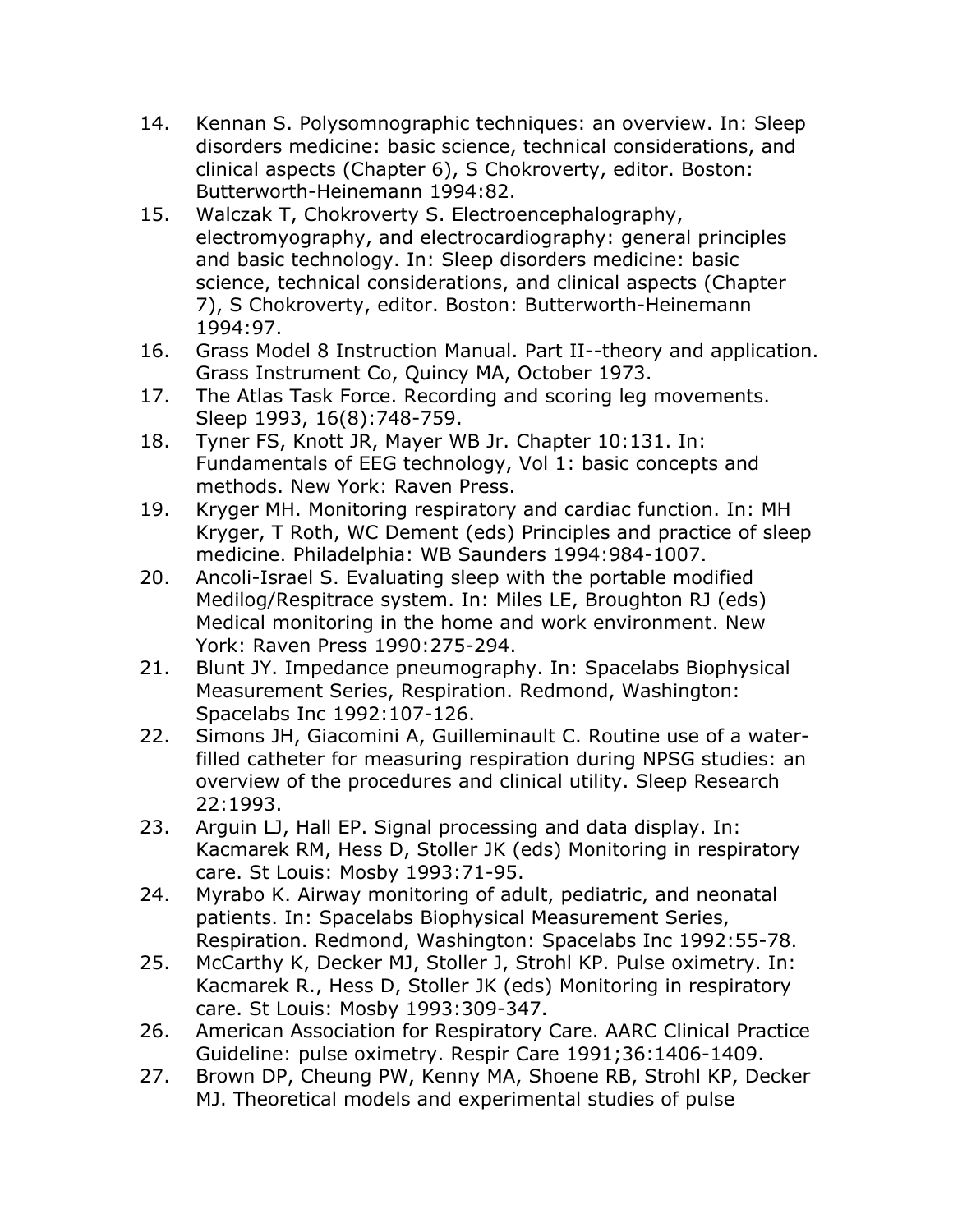oximetry. Proceedings of Ninth Annual Conference of the IEEE Engineering in Medicine and Biology Society, Boston MA, Nov 13- 16, 1987.

- 28. Cahan C. Decker MJ, Hoekje PL, Strohl KP. Agreement between noninvasive oximetric values for oxygen saturation. Chest 1990,97(4):814-819.
- 29. Decker MJ, Strohl KP. Pulse oximetry. In: Spacelabs Biophysical Measurement Series, Respiration. Redmond, Washington: Spacelabs Inc 1992:79-93.
- 30. American Sleep Disorders Association Accreditation Committee. Standards for accreditation of sleep disorders centers. Rochester, Minnesota: American Sleep Disorders Association 1994.
- 31. American Association for Respiratory Care. AARC Clinical Practice Guideline: Defibrillation during resuscitation. Respir Care 1995;40(7):744-748.
- 32. Sullivan CE, Grunstein RR. Continuous positive airway pressure in sleep disordered breathing. In: MH Kryger, T Roth, WC Dement (eds) Principles and practice of sleep medicine. Philadelphia: WB Saunders 1989:559-570.
- 33. Centers for Disease Control. Update: Universal Precautions for prevention of transmission of human immunodeficiency virus, hepatitis B virus, and other bloodborne pathogens in health-care settings. MMWR 1988;37:377-382,387-388.
- 34. Centers for Disease Control. Guidelines for preventing the transmission of tuberculosis in health-care settings, with special focus on HIV-related tissues. MMWR 1990;39(RR-17):1-29.

# **ADDITIONAL BIBLIOGRAPHY**

- Agostoni E, Sant'ambrogio G, del Portillo Carrasco H. Electromyography of the diaphragm in man and transdiaphragmatic pressure. J Appl Physiol 1960;15:1093-1097.
- Practice parameters for the use of polysomnography in the evaluation of insomnia. Standards of Practice Committee of the American Sleep Disorders Association. Sleep 1995;18(1):55-57.
- Berthon-Jones M, Sullivan CE. Ventilatory and arousal responses to hypoxia in sleeping humans. Am Rev Respir Dis 1982;125(6):632-639.
- Gilliam PMS. Patterns of respiration in human beings at rest and during sleep. Bull Physiopathol Respir 1972;8:1059-1070.
- Haleász P, Ujszászi J, Gádoros J. Are microarousals preceded by electroencephalographic slow wave synchronization precursors of confusional awakenings? Sleep 1985;8(3):231-238.
- Laffont F, Autret A, Minz M, Beillevaire HP, Cathala HP, Castaigne P. Sleep respiratory arrhythmias in control subjects, narcoleptics and non-cataplectic hypersomniacs. Electroencephalogr Clin